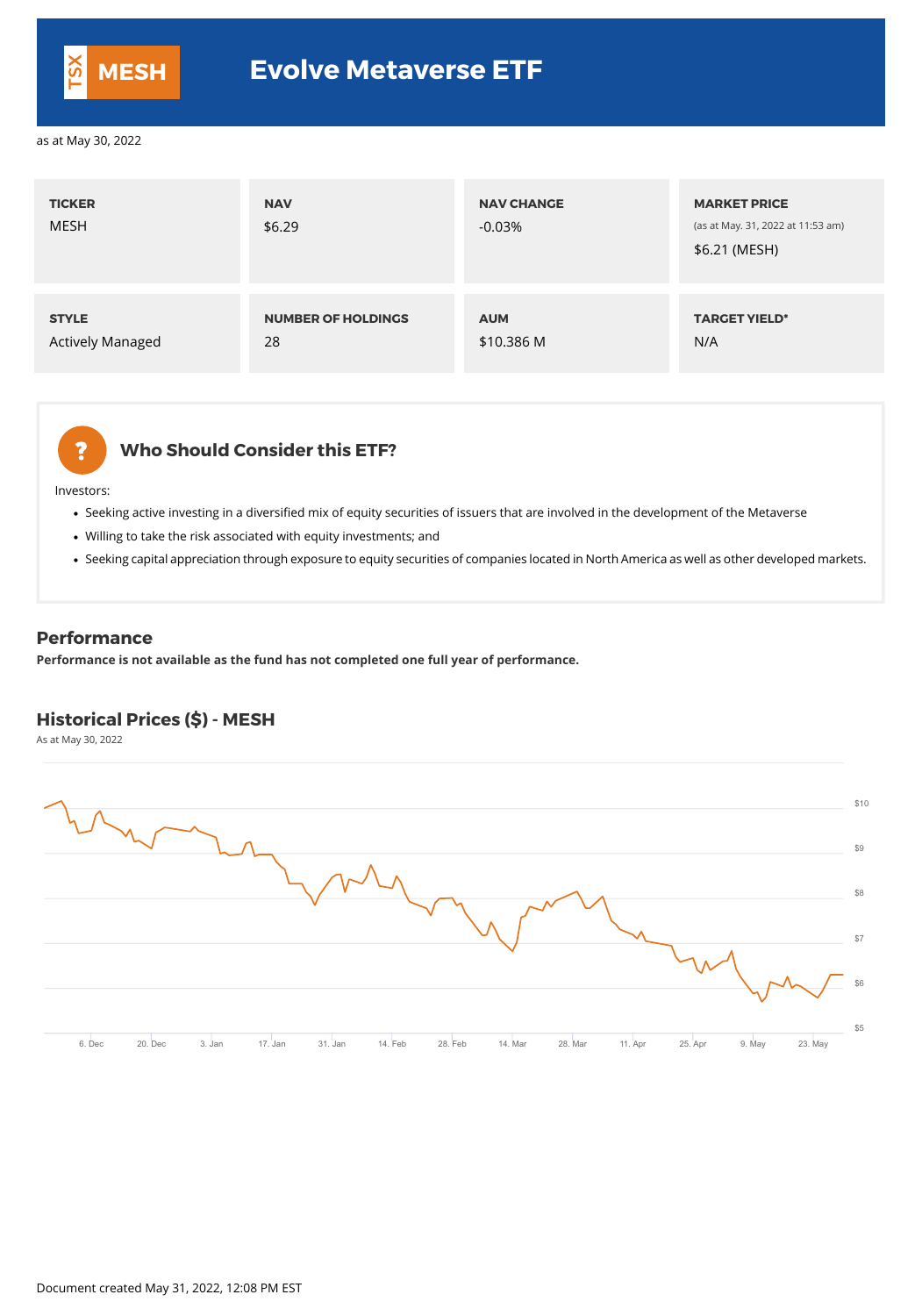### **Fund Details**

| <b>CUSIP</b>            | <b>TICKER</b>                       | <b>LISTING EXCHANGE</b>                  |
|-------------------------|-------------------------------------|------------------------------------------|
| 30053X100               | <b>MESH</b>                         | Toronto Stock Exchange (TSX)             |
| <b>INCEPTION DATE</b>   | <b>CURRENCY</b>                     | <b>REGISTERED INVESTMENT ELIGIBILITY</b> |
| November 24, 2021       | Hedged to CAD                       | Yes                                      |
| <b>STYLE</b>            | <b>MANAGEMENT FEE</b>               | <b>DISTRIBUTION FREQUENCY</b>            |
| <b>Actively Managed</b> | 0.60% (plus applicable sales taxes) | Annually, if any                         |

## **Top 10 Holdings**

As at May 30, 2022

| <b>NAME</b>                        | <b>WEIGHT</b> | <b>TICKER</b>          | <b>SECTOR</b>  | <b>COUNTRY</b>       |
|------------------------------------|---------------|------------------------|----------------|----------------------|
| NetEase Inc                        | 5.11%         | NTES US EQUITY         | Technology     | <b>CHINA</b>         |
| Electronic Arts Inc                | 4.82%         | EA US EQUITY           | Technology     | <b>UNITED STATES</b> |
| Autodesk Inc                       | 4.35%         | ADSK US EQUITY         | Technology     | <b>UNITED STATES</b> |
| <b>Activision Blizzard Inc</b>     | 4.33%         | ATVI US EQUITY         | Technology     | UNITED STATES        |
| <b>Tencent Holdings Ltd</b>        | 4.18%         | <b>TCEHY US EQUITY</b> | Communications | <b>CHINA</b>         |
| Adobe Inc                          | 4.15%         | ADBE US EQUITY         | Technology     | UNITED STATES        |
| <b>Advanced Micro Devices Inc.</b> | 4.13%         | AMD US EQUITY          | Technology     | <b>UNITED STATES</b> |
| <b>QUALCOMM Inc</b>                | 4.04%         | QCOM US EQUITY         | Technology     | <b>UNITED STATES</b> |
| Intel Corp                         | 4.00%         | <b>INTC US EQUITY</b>  | Technology     | <b>UNITED STATES</b> |
| <b>Taiwan Semiconductor</b>        | 3.97%         | <b>TSM US EQUITY</b>   | Technology     | <b>TAIWAN</b>        |

Manufacturing Co Ltd

Document created May 31, 2022, 12:08 PM EST



as at May 30, 2022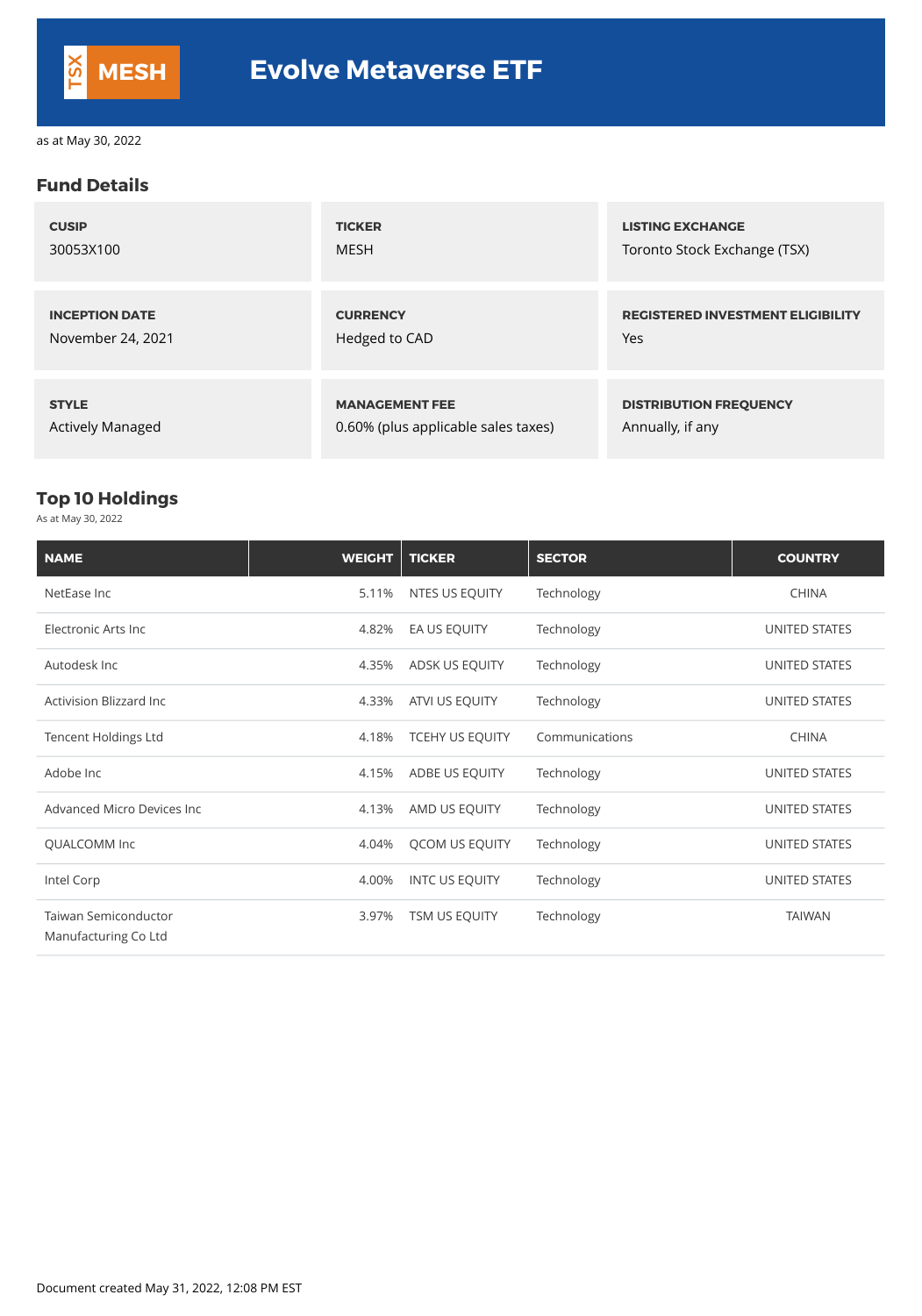| <b>NAME</b>          | <b>WEIGHT</b> | <b>NAME</b>              | <b>WEIGHT</b> |
|----------------------|---------------|--------------------------|---------------|
| UNITED STATES        | 75.95%        | <b>Technology</b>        | 64.45%        |
| <b>CHINA</b>         |               | 13.09% Communications    | 26.81%        |
| <b>TAIWAN</b>        |               | 3.97%   Financial        | 4.78%         |
| $\blacksquare$ JAPAN |               | 3.96% Consumer, Cyclical | 3.96%         |
| SINGAPORE            | 3.03%         |                          |               |

Document created May 31, 2022, 12:08 PM EST



# **MESH Evolve Metaverse ETF**

as at May 30, 2022

## **Geographic Allocation Sector Allocation**

As at May 30, 2022 **As at May 30, 2022** As at May 30, 2022